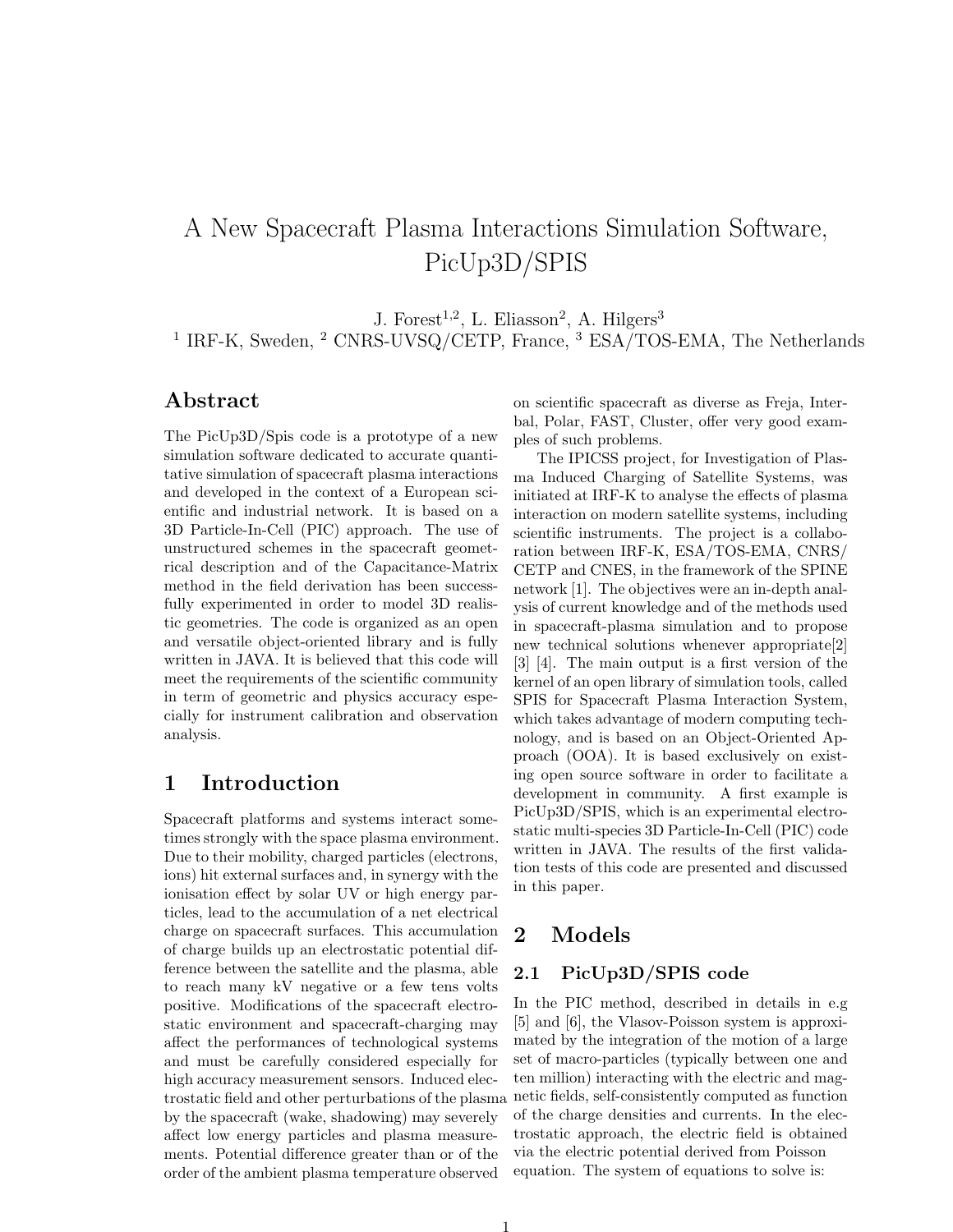$$
m\frac{dv}{dt} = \frac{q}{m}(\mathbf{E} + v \wedge \mathbf{B})
$$
  
dx

$$
\frac{dx}{dt} = v \tag{2}
$$

$$
\mathbf{E} = -\nabla \phi \tag{3}
$$

$$
\nabla^2 \phi = -\frac{\rho}{\epsilon_0} \tag{4}
$$

The Poisson equation is solved on a regular 3D Cartesian grid using finite differences and the Gauss-Seidel/Chebyshev method. The motion of particles is integrated with a classic leap-frog scheme and an additional constant magnetic field can be added. The PIC method is based on a kinetic description of the plasma and it is in principle possible to model the complete structure of the sheath, including wakes and magnetic shadowing effects. However, there are also many specific difficulties, e.g. the treatment of particles at the boundaries of the simulation box and the presence of a collecting object inside the computational domain.

## 2.2 Spacecraft geometry

A strong effort was devoted to provide the most versatile and detailed description of the spacecraft geometry. The issue of the geometrical description of the spacecraft is directly related to the particle/surface intersection problem and the resolution of Poisson equation. Forseen applications of the code to instrument calibration requires the possibility of a very detailed description of the geometry of the detector as well as the whole spacecraft structure. A description of the spacecraft geometry using triangular unstructured meshes was introduced in PicUp3D. This allows the possibility to adapt the mesh size and to increase the resolution for the most relevant elements only. A large majority of existing 3D modellers use similar approaches and may be easily linked to the SPIS system via an input format similar to the VRML format, used e.g. in virtual reality.

The interception of particles is done using a ray-tracing technique. Because the trajectories are not straight lines, the intersection test should be done for each time step and the corresponding subroutine should be optimised carefully. The interception algorithm is constituted of two steps. First, it is determined whether the particle will cross the plane defined by the triangle or not. Second, it is determined whether the intersection point (if any) is inside or outside the triangle. To



Figure 1: Examples of objects modelled with PicUp3D, viewed using the Java/Java3D based 3D visualisation features of SPIS. Left side shows a first model of the Swedish/German Freja satellite, modelled with 859 elements of surface. The right side shows standard spherical target used for the Langmuir probes simulations. Red crosses correspond to the virtual electrodes used in the charge equivalent method.

this end, barycentric coordinates  $(\alpha, \beta, \gamma)$  of the intersection point  $I$  are introduced. This is equivalent to express the coordinates of  $I$  in the coordinates system  $R_{tri}$  defined by two sides and the normal of the triangle. With this formalism, the conditions of interception are reduced only to the passage from the main coordinates system of the  $R_{tri}$  system and three tests on scalars. The current collection is then determined on each element of surface counting reaching particles by unit of time. It is more meaning full to average the total collected charge over a few plasma periods.

## 2.3 Potential derivation

The difficulty is to take into account the inner boundary constituted by the spacecraft surface. Two approaches are currently investigated. In the first one, the spacecraft structure is projected to the Nearest Grid Point (NGP). Corresponding grid cells are switched inactive for the Poisson equation solving subroutine and become a boundary condition. In an alternative approach, the boundary condition in potential is converted into an equivalent condition in charge, with virtual electrodes (see red crosses on Fig.1) uniformally distributed on the spacecraft surface and charged. The spacecraft potential is let floating and Poisson equation is computed everywhere on the grid, taking into account these charges. The spacecraft potential is then just read as an output. The main advantage of this approach is a better final resolution in the geometrical description of the spacecraft. Electrodes can be positioned exactly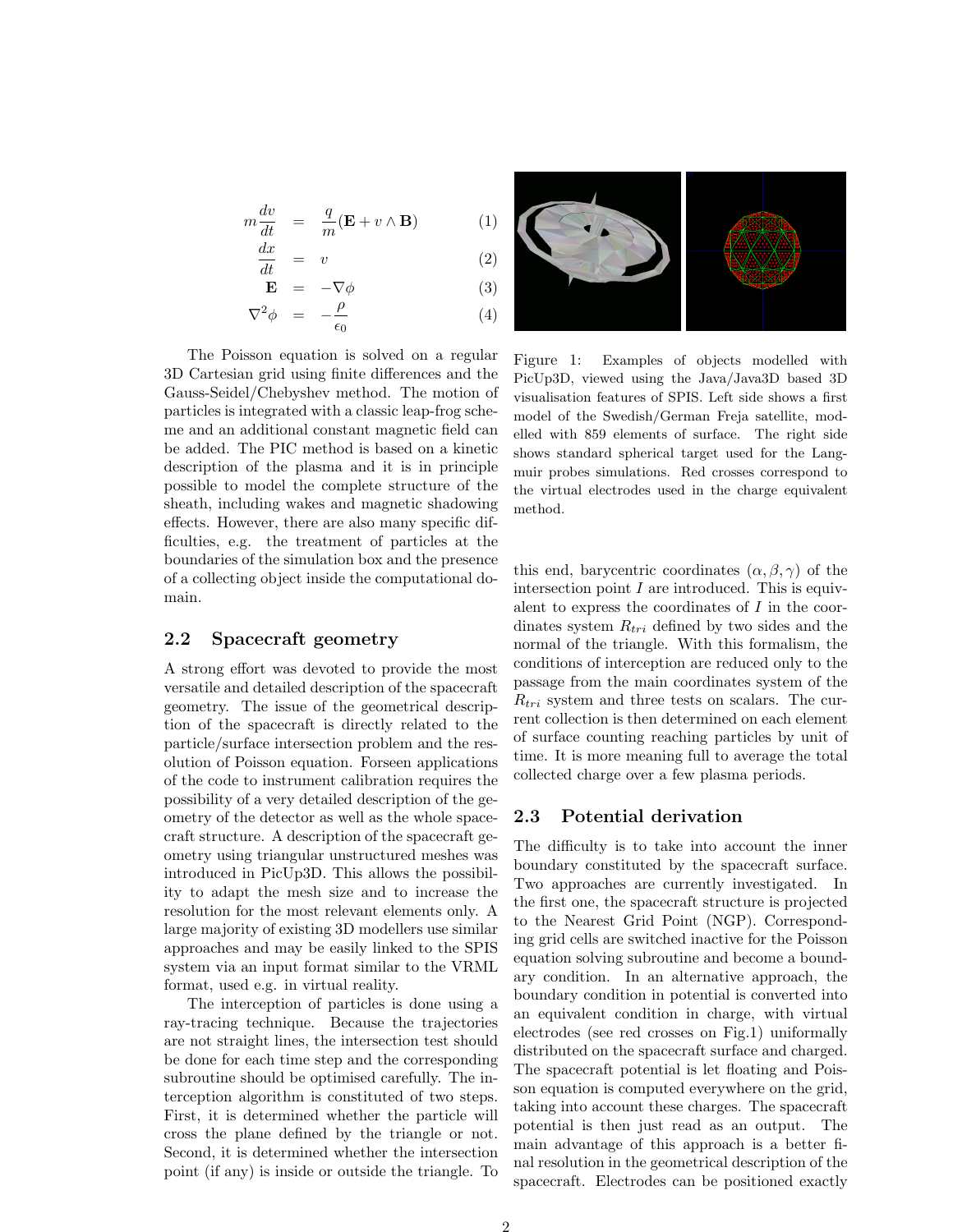on the spacecraft surface as illustrated in Fig.1 and independently on the grid structure. In case of complex objects, the difficulty is to define the right value of each charge. This problem can be solved by the Capacitance Matrix method [7] [8] or introducing an internal equivalent circuit `a la NASCAP [3], which will define dynamically the distribution of charges assuming a set of coupling factors However, these modules are not fully implemented yet in PicUp3D/SPIS and the charge equivalence method is currently used only for objects with a symmetry of revolution.

## 2.4 Boundary conditions and particle injection

The injection of particles at the boundary of the grid is critical for the consistency of the simulation. The difficulty is to define an open boundary corresponding to the unperturbed plasma. In PicUp3D, Singh's tank method [9] is used.



Figure 2: Geometry and principle of the sources of particles. "Tanks" are located just outside the computational grid and uniformally filled with particles. Particles scatter freely toward the grid.

As illustrated in Fig.2, a "tank" of particles is built around the computational grid and uniformally filled of particles at the nominal density. No field is applied in the tank. Particles can freely scatter into the computational box. Conversely, particles inside the computational grid may scatter into the tank. For optimisation reasons, the total number of macro-particles defined in memory is fixed. Only one part of them are switched active and used for the simulation. This defines a relative loading ratio with respect to the total number

of macro-particles. In order to always have a stock of free particles, a nominal ratio of active particles is set to 80 % of the total number of macroparticles. In Fig.3, the loading ratio is shown as a function of the time for various configurations. The dashed line corresponds to the nominal loading ratio. The dotted line corresponds to the free scattering case, without any field present in the computational box, and the solid line to the case where the electric field is consistently computed inside the grid such as in the PIC model. Especially in this case, one can observe a significant depletion of the density, due to a loss of a part of the electron population. The difference between the two cases proves that this loss is probably due to the discontinuity of the electric field at the grid limit and not only to the higher mobility of electrons as interpreted in [9]. Longer simulation runs have shown that the density is globally constant with fluctuations around 10%. In all cases, no disturbances or density barriers have been observed during various tests, including at very low temperatures  $(T_e = 0.01 \text{ eV})$ . The residual random fluctuation in potential remains of the order of the thermal energy (see Fig.4).



Figure 3: Relative loading ratio: dotted and solid curves correspond respectively to the free scattering (without field) and self-consistent fields (PIC) modes. The dashed line corresponds to the nominal number of active particles.

## 3 Tests and first applications

#### 3.1 Langmuir probe

So far, the capabilities of PicUp3D have been mainly tested via the simulation of spherical Lang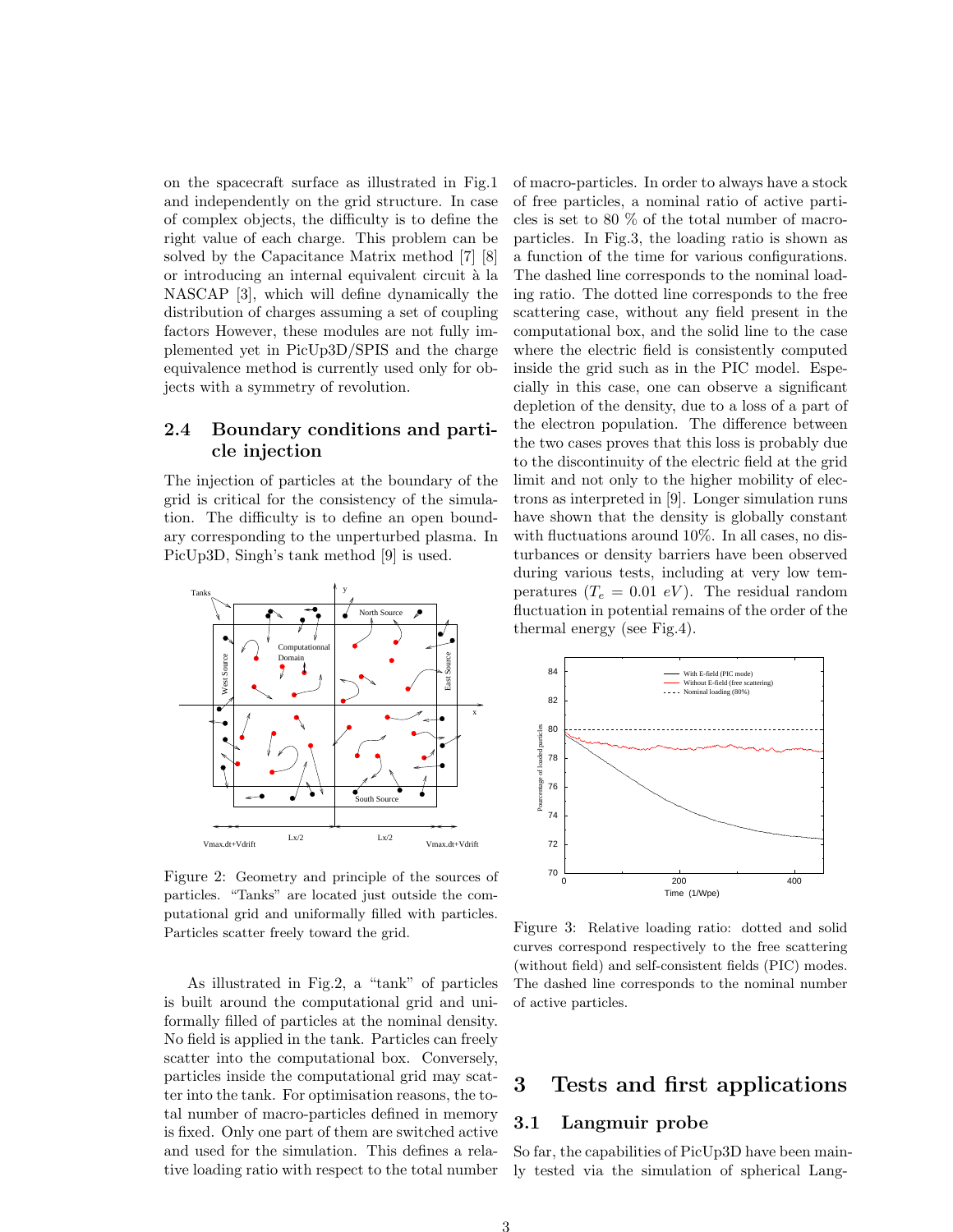muir probes in various plasma conditions. The sheath structure and potential-current characteristics have been especially studied in detail. Fig.4 shows the iso-levels of the potential map corresponding to a spherical probe immersed in a dense plasma  $(\lambda_D \leq 0.02 R_{probe})$  and averaged over 50  $1/\omega_{pe}$ . A "cut" was performed along the yaxis (see Fig.5). The potential plotted in logarithmic scale and compared with [10]. A very good agreement is found between results obtained with PicUp3D and the results of [10], inside the sheath structure  $(R < 3cm)$ . Outside the sheath, the residual thermal noise remains just in reasons of a too short averaging time  $(T_{average} < 1/\omega_{pi}).$ 



Figure 4: Electric potential iso-contours for a spherical Langmuir probe biased to  $25K_BT_e/e$  in a Maxwellian plasma at rest (averaged over 50 plasma periods).



Figure 5: Langmuir probe in a Maxwellian plasma at rest: This figure corresponds to a cut along the line called "cut" in Fig.4.

In Fig.6, the potential-current characteristic of the same sphere is displayed. Two methods to solve the electrostatic potential are compared each other. The value of the floating potential of the

probe can be derived from the characteristics. Assuming an electron-proton Maxwellian plasma at rest, the floating potential  $\phi_f$  of a spherical probe is given by:

$$
e^{\left(\frac{q_e \phi_f}{k_B T_e}\right)} = \sqrt{\frac{m_e}{m_i}} \sqrt{\frac{T_e}{T_i}} \left(1 + \frac{q_e \phi_f}{k_B T_e}\right) \tag{5}
$$

For a mass ratio of  $\frac{m_i}{m_e} = 400$  and  $T_i \simeq T_e$ , this leads to:

$$
\phi_f \simeq -2.5 \frac{k_B T_e}{e} \tag{6}
$$

Let  $\tilde{\phi}_f = \frac{e\phi_f}{k_B T}$  $\frac{e\varphi_f}{k_BT}$  be the dimensionless potential. A good agreement between the numerical and theoretical results, with a floating potential  $\tilde{\phi}_f$   $\simeq$  $3.0 \pm 1.0$  given by the simulation. Transient dynamics of the sheath structure was observed at each step in potential. The relaxation time depends on the mass ratio electrons to ions and the amplitude of potential variations of the collecting object. For each step, a simulation duration of a few tens of plasma periods seems a minimum to have a stabilised system. In practice, this value remains much less than the typical charging time of the complete satellite, but may be significant in case of microscopic and fast mechanisms (e.g. discharges) or for scientific observations with a high time resolution.



Figure 6: Potential-current characteristic for a spherical Langmuir probe. Dots correspond to the "mask technique" with an observation time of 15  $1/\omega_{pe}$ . Crosses with error bars correspond to potential/current characteristic obtained with the charge equivalent method. One can observe a good agreement between the two techniques.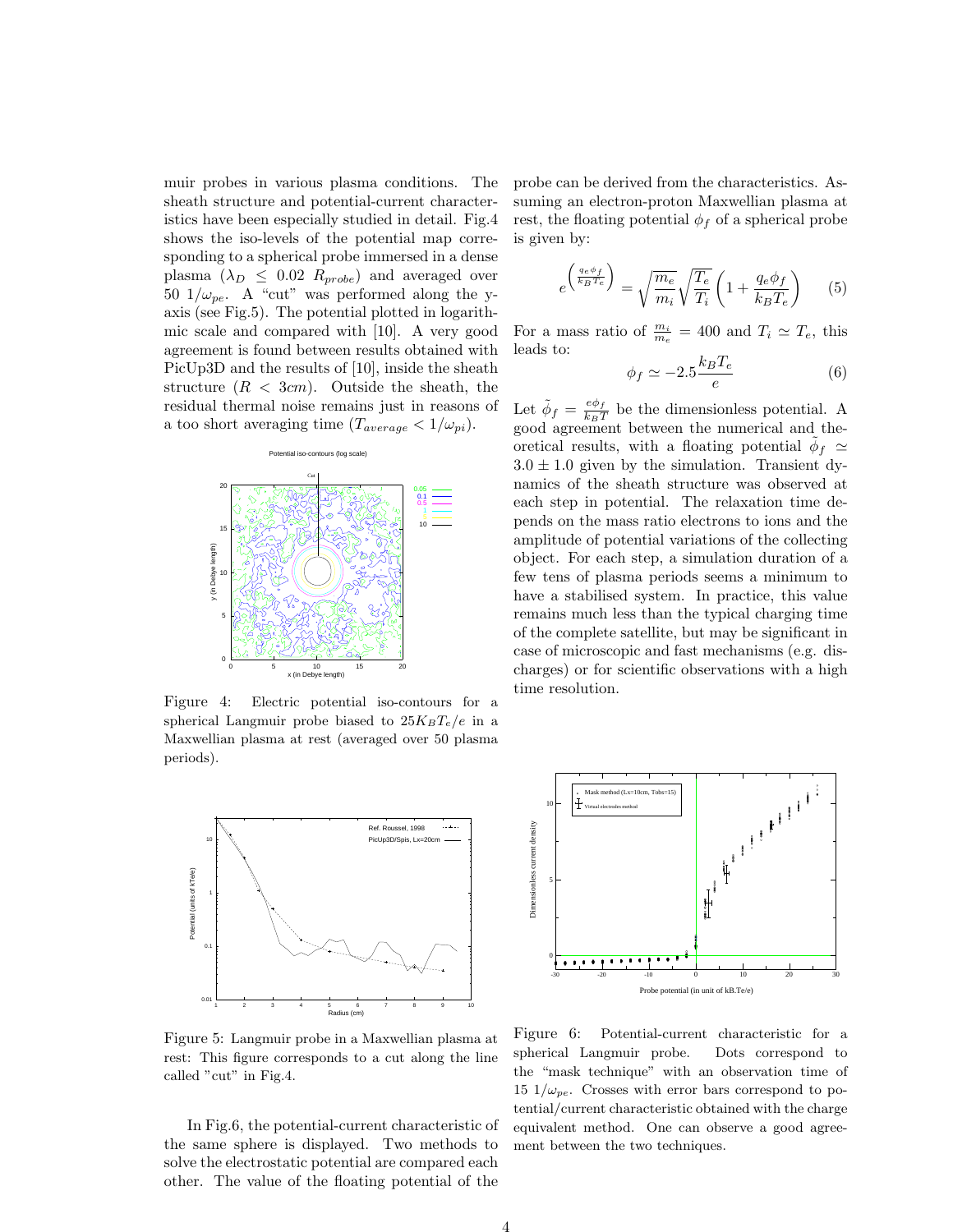The equivalent electrodes method was used in a second simulation. The sphere was uniformally charged with a given elementary charge, the potential left floating and read as an output. The corresponding values are designed by the crosses in Fig.8. Error bars are due to the fluctuation in potential and current. We can observe a very good agreement between both techniques which are complementary in practice. In fine, the charge equivalent method presents a better resolution in the geometrical description of the spacecraft and seems more adapted to floating objects, where the potential is dynamically integrated as function of the collected currents.

## 3.2 Computing benchmarks

JAVA is a semi-interpreted language, where source codes are compiled into bytes-codes, which are themselves interpreted using a specific runtime environment called Java-Virtual-Machine (JVM). Due to this interpreted approach, JAVA had the reputation to be prohibitively slow and costly in memory to perform large and realistic numerical simulations such as the PIC method. Tests performed with PicUp3D in this study show however that considerable improvements have been done with the last generation of JVM, especially with the introduction of Just-In-Time compilers. In Fig.7, a comparison of the computing performances of PicUp3D using various JVM under Linux is shown. This corresponds to the technological evolution observed in less than one year. A factor of five between the first JVMs and the most efficient one has been observed.



Figure 7: Benchmarks of the PIC loop of PicUp3D with various JVM.

To compare with the performances of native codes, the kernel of PicUp3D has been compiled with the last version of the GNU compiler (GCJ/ GCC 2.95) able to produce native executable codes from JAVA sources. Surprisingly, the speed improvement is not significant, probably due to the fact that the current version of GCJ is still under development and not fully optimised, especially regarding the array access. JVMs have been considerably improved, the level of optimisation of compilers remains however very low and many improvements may be expected here in a near future. We have to underline, that the final performances are considerably dependent on the JVM/system couple. Under Linux, the best performances have been obtained with the IBM JVM 1.3. PicUp3D/ Spis is not compared with other codes written in C or FORTRAN yet. It is likely that codes written in JAVA are still slower. However, realistic runs are already accessible on modern personal computers. As in illustration, a run of 1000  $1/\omega_{pe}$ with  $10^6$  particles on a  $64 \times 64 \times 64$  grid can be performed in about 24 hours on a Pentium III at 700 MHz.

## 4 Conclusion

licly accessible in the framework of an international collaborative network. The new models and approach is that it facilitates a community based  $t$  the near future to make the PicUp3D code pub-<br>the near future to make the PicUp3D code pubdevelopment. In this perspective, it is planned in The development of the PicUp3D code started in December 1999. This computer code is still under the testing and validation phase and more detailed and quantitative tests are needed. The preliminary results confirm the capabilities of the PIC method to model complicated sheath structures and S/C-plasma interaction mechanisms on large and realistic systems. The study has shown that an Object Oriented Approach, e.g. based on the JAVA language, is today relevant to large numerical simulation tasks. The advantage of this tools to be further developed in the frame of this network will focus on high geometrical resolution and will therefore be very suitable to scientific applications such as instrument calibration and data analysis.

# Acknowledgments

Part of this work was performed under European Space Agency contract No 13590/99/NL/MV. The authors are grateful to J.-P. Catani and D. Payan (CNES) and to J.-J. Berthelier and H. de Feraudy (CETP) for useful comments and support for the continuation of this activity.